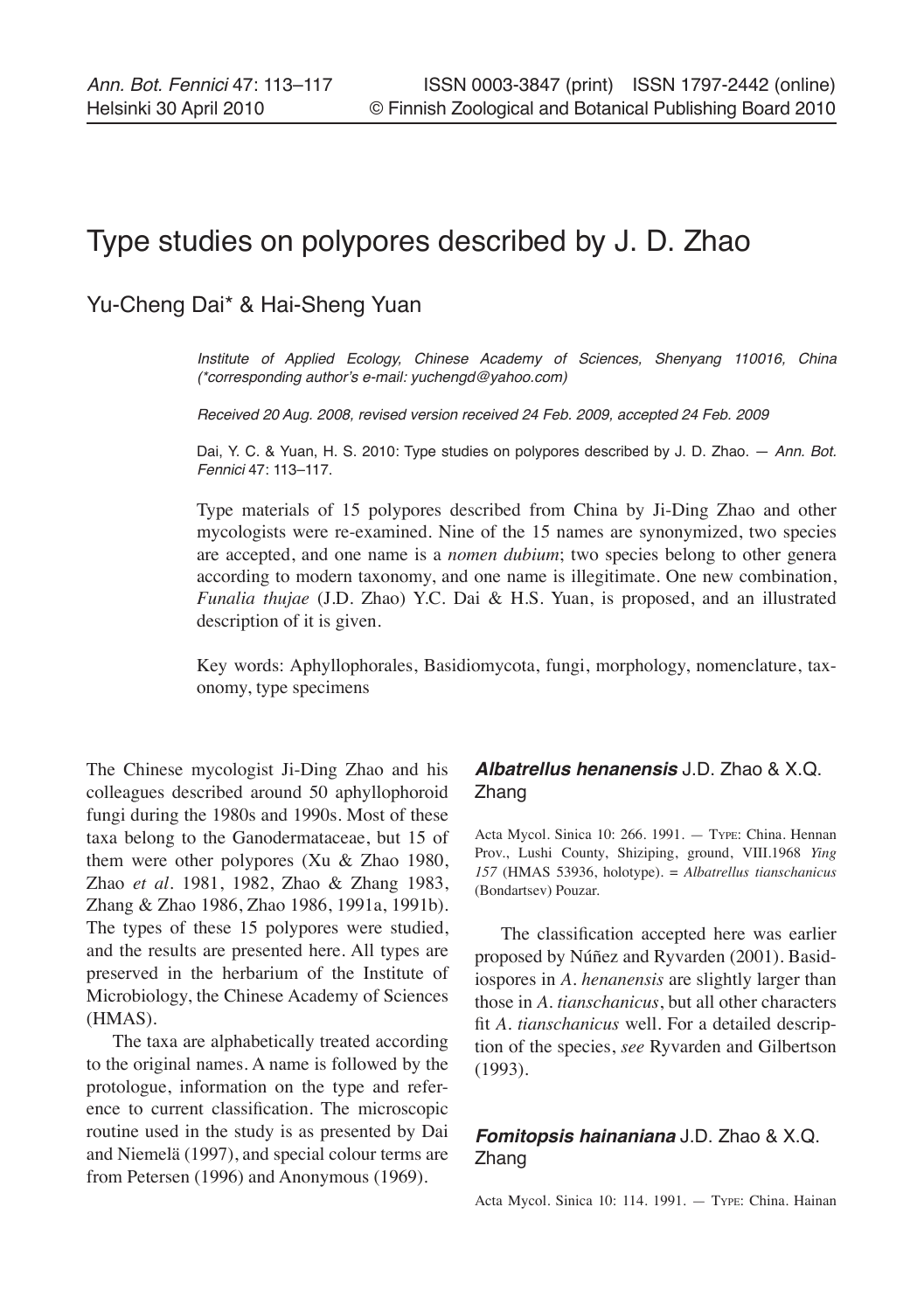Prov., Limu Mts., 7.IV.1977 *Han 450* (HMAS 58978, holotype). = *Perenniporia martia* (Berk.) Ryvarden.

Núñez and Ryvarden (2001) came to the same conclusion, and the reader is referred to Decock and Figueroa (2000) for a good description.

## **Fomitopsis sanmingensis** J.D. Zhao & X.Q. Zhang

Acta Mycol. Sinica 10: 113. 1991. — Type: China. Fujian Prov., Sanming, rotten wood, 26.VI.1976 *Zhang 60* (HMAS 54083, holotype). = *Fomitopsis pseudopetchii* (Lloyd) Ryvarden.

The type is sterile, but some basidiospores were found on its upper surface; they are ellipsoid, slightly thick-walled, slightly cyanophilous, and  $4-5 \times 2.5-3.8 \mu m$  larger than 3.5-4.5 ¥ 2 µm reported for *Fomitopsis pseudopetchii* by Núñez and Ryvarden (2001). For a detailed description of the species, *see* Núñez and Ryvarden (2001).

#### **Fuscoporia quercina** J.D. Zhao

Acta Mycol. Sinica 5: 156. 1986. — Type: China. Beijing, Tanzhe Temple, fallen trunk of *Quercus*, XI.1956 *Zhao 2468* (HMAS 19110, holotype); VI.1950 *Zhao 66* (HMAS 16544, paratype), *Zhao 48* (HMAS 15481, paratype), *Zhao 537* (HMAS 15480, paratype).

The holotype and paratypes are totally sterile, and all the types are black materials similar to the sterile conks in *Inonotus obliquus* (Pers. : Fr.) Pilát, and the name is a *nomen dubium*.

#### **Polyporus rosulatus** J.D. Zhao & L.W. Xu

Acta Microbiol. Sinica 21: 431. 1981, *nom. illeg*. — *Polyporus pekingensis* J.D. Zhao & L.W. Xu, Acta Microbiol. Sinica 22: 232. 1982. — Type: China. Beijing, Tong County, Matou, 14.IX.1979 *Xu 1137* (HMAS 39416, holotype). = *Jahnoporus pekingensis* (J.D. Zhao & L.W. Xu) Y.C. Dai.

The first name was illegitimate, being a homonym of *Polyporus rosulatus* G. Cunn. (*Bull. N.Z. Dept. Sci. Industr. Res., Pl. Dis. Div.* 74: 36.

1948). Zhao *et al*. (1982) proposed as *nom. nov*. *Polyporus pekingensis.* Dai (2003) provided an illustrated description of the species.

## **Polyporus sublignosus** J.D. Zhao & X.Q. Zhang

Acta Mycol. Sinica 10: 269. 1991. — Type: China. Hainan Prov., Bawangling, alt. 800 m, ground, 18.IV.1977 *Han 803* (HMAS 54101, holotype). = *Laccocephalum hartmannii*  (Cooke) Núñez & Ryvarden.

The holotype is a juvenile specimen, and its context is dominated by generative hyphae, but branched skeleto-binding hyphae are occasionally present. Basidiospores are distinctly fusiform, slightly smaller than those in *Laccocephalum hartmannii* (6.5–7.5 ¥ 2.5–3.5 µm *vs*. 7–9  $\times$  2.5–3.5  $\mu$ m, Núñez & Ryvarden 1996). For a detailed description *see* Núñez and Ryvarden (2001).

## **Polyporus xinjiangensis** J.D. Zhao & X.Q. Zhang

Acta Microbiol. Sinica 21: 430. 1981. — Type: China. Xinjiang Auto., Reg., Tie Mts., alt. 3200, 29.VI.1977 *Mao 39* (HMAS 39487, holotype).

The type material is composed of large and imbricate basidiocarps, but is totally sterile, the hyphal structure is close to *Polyporus*, but the skeleto-binding hyphae are acyanophilous. Another specimen was collected on *Populus*  from Xinjiang by the present authors, and it is fertile. It is a typical species of *Polyporus*, and its illustrated description was provided by Dai *et al*. (2007a).

# **Polyporus yuananensis** X.Q. Zhang & J.D. Zhao

Acta Mycol. Sinica, Supplement 1: 275. 1986. — Type: China. Hubei Prov., Yuan'an County, 27.VI.1984 *Yao 202* (HMAS 47826, holotype). = *Abortiporus biennis* (Bull.) Singer.

The type is in full accordance with *Abor-*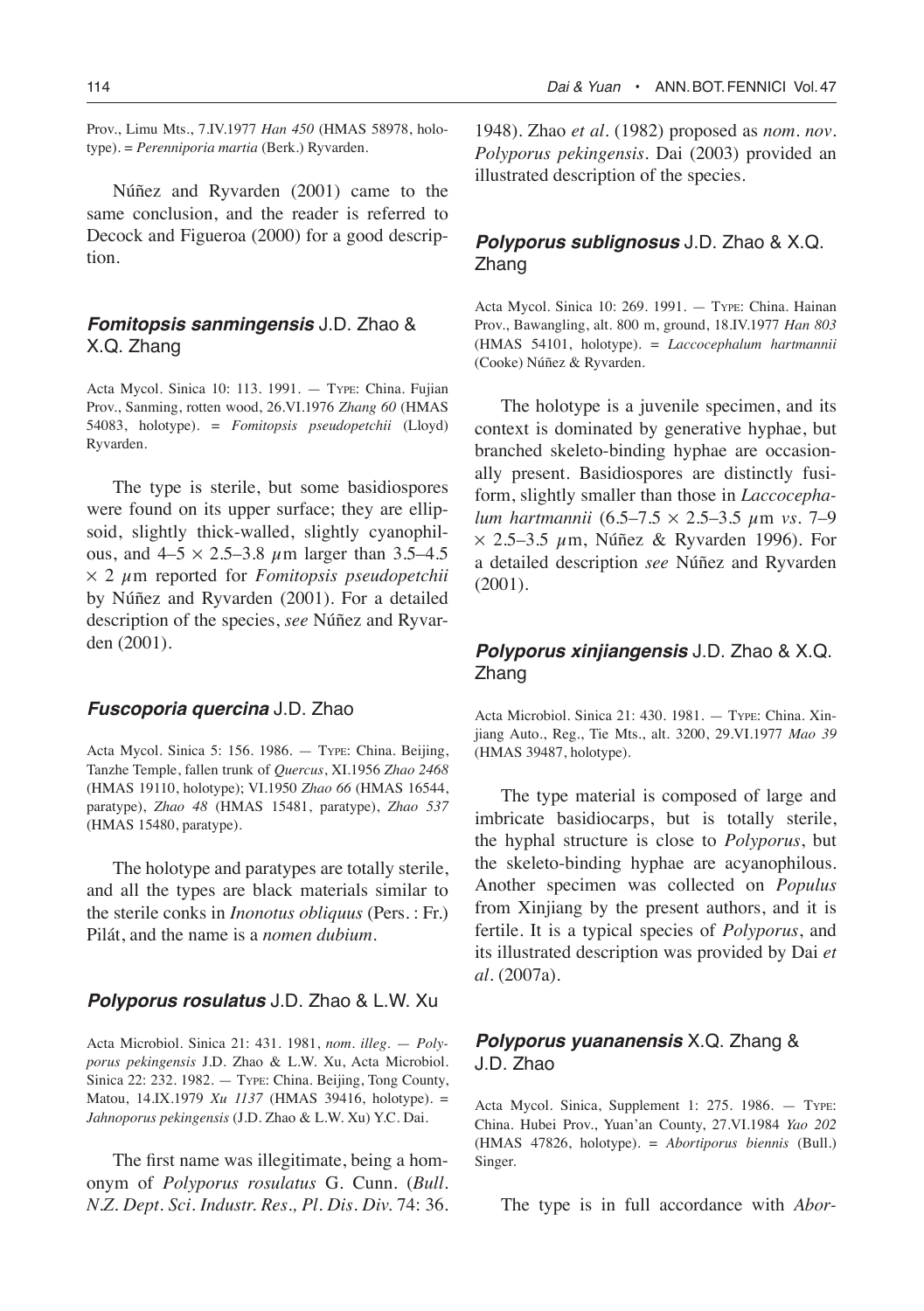*tiporus biennis*. For a detailed description of the species, *see* Ryvarden and Gilbertson (1993).

## **Rigidoporus hainanicus** J.D. Zhao & X.Q. Zhang

Acta Mycol. Sinica 10: 267. 1991. — Type: China. Hainan Prov., Limushan, 10.IV.1977 *Han 619* (HMAS 59469, holotype). = *Rigidoporus ulmarius* (Sow. : Fr.) Imazeki.

The type material is a typical specimen of *R. ulmarius*, and the reader is referred to Ryvarden and Gilbertson (1994) for a good description.

#### **Sparsitubus nelumbiformis** L.W. Hsu & J.D. Zhao

Acta Microbiol. Sinica 20: 237. 1980. — Type: China. Yunnan Prov., Simao County, on fallen angiosperm trunk, 13.IV.1957 *Xu 623* (HMAS 41035, holotype).

It is an accepted species, and an illustrated description was provided by Dai *et al*. (2007b).

#### **Trametes thujae** J.D. Zhao

Acta Mycol. Sinica 10: 270. 1991. — *Funalia thujae* (J.D. Zhao) Y.C. Dai & H.S. Yuan, *comb. nova* (Fig. 1, MB 504751). — Type: China. Xizang, Changdu County, Xiangda, alt. 3600 m, on branch of *Thuja*, 8.VI.1976 *Zang 239* (HMAS 58278, holotype).

FRUITBODY. Basidiocarps annual to biennial, pileate, sometimes effused-reflexed, rarely resupinate, mostly solitary, rarely imbricate, coriaceous when fresh, corky and light in weight when dry, without odour or taste. Pileus dimidiate, projecting up to 3 cm long, 5 cm wide, 1 cm thick at the base; pileal surface honey yellow to ash grey or grayish brown with age, zonate or concentrically sulcate, pubescent or almost glabrous with age; margin obtuse. Pore surface cream when fresh, becoming grayish cream, olivaceous buff, or cinnamon brown when dry; pores angular, radically aligned or elongated, 0.5–1 per mm tangentially; dissepiments thin, slightly lacerate. Context white when fresh, becoming cream or clay buff when dry, homoge-



**Fig. 1.** Microscopic structures of Funalia thujae (drawn from the holotype). — **a**: Basidiospores. — **b**: Basidia and basidioles. — **c**: Hyphae from trama. — **d**: Hyphae from context.

neous, corky, azonate, up to 1 mm thick. Tubes concolorous with pore surface, leathery, up to 9 mm long; tube layers indistinct. *Hyphal structure.* Hyphal system dimitic; generative hyphae with clamp connections; skeletal hyphae dominant, negative in Melzer's reagent, cyanophilous in Cotton Blue, tissue unchanged in KOH.

CONTEXT. Generative hyphae frequent, hyaline, thin-walled, frequently branched, 2.5–4.5  $\mu$ m in diam; skeletal hyphae fairly straight, thickwalled with a wide lumen, occasionally branched, some collapsed, interwoven,  $4.5-6.5 \mu$ m in diam. *Tubes.* Generative hyphae infrequent, hyaline, thin-walled, occasionally branched,  $2-3.5 \mu m$  in diam; skeletal hyphae fairly straight, thick-walled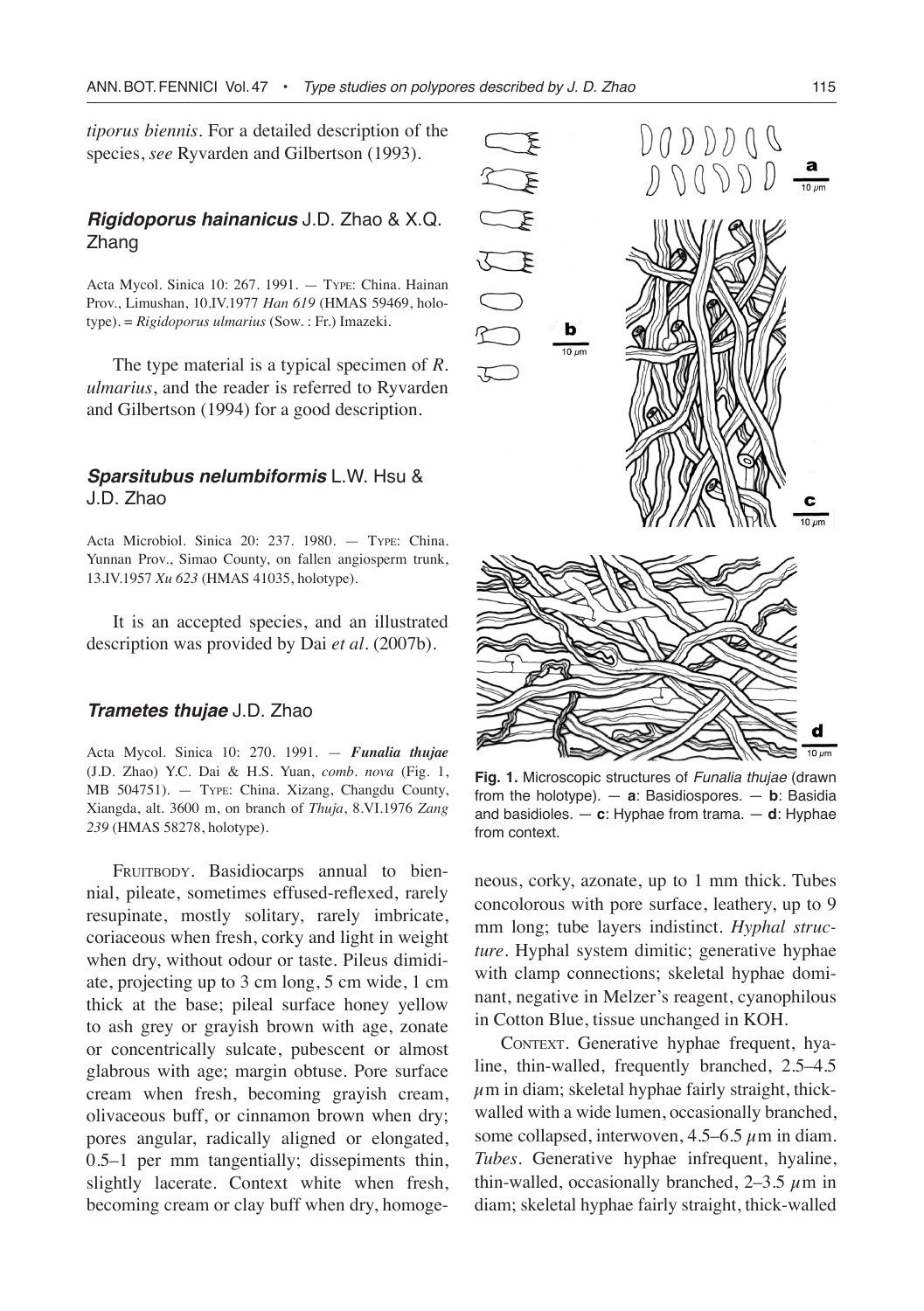with a wide lumen, occasionally branched, loosely interwoven, 2.5–5.5  $\mu$ m, some skeletals encrusted by fine crystals. Cystidia and cystidioles absent; basidia clavate, with four sterigmata and a basal clamp connection,  $11-15 \times$ 4.5–6  $\mu$ m; basidioles in shape similar to basidia, but slightly smaller. *Spores.* Basidiospores allantoid, hyaline, thin-walled, smooth, IKI–, CB–,

 $(7-)7.2-8.8(-9.2) \times 2-2.5 \mu \text{m}, L = 7.94 \mu \text{m}, W =$  $2.19 \mu \text{m}, Q = 3.63 \ (n = 31/1).$ 

TYPE OF ROT. White rot.

The basidiospores were reported as 3.5–6  $\times$  1.5–2.5  $\mu$ m (Zhao & Zhang 1991), but after studying the holotype, we found that the basidiospores are rather bigger. The macro-characters of *Funalia thujae* are similar to *Trametes*, because its skeletals are cyanophilous in Cotton Blue, and it is therefore closer to *Funalia*.

*Trametes junipericola* Manjon, Moreno & Ryvarden described from central Spain (Ryvarden & Gilbertson 1994) may be related to *Funalia thujae.* However, it differs in having smaller pores (2–3 per mm) and bigger basidiospores  $(8-10 \times 3-4 \,\mu m)$ .

*Funalia cervina* may also be closely related to *F. thujae*, both species having allantoid basidiospores, and the generative hyphae are frequent in context. However, *F. cervina* is an annual species with thinner basidiocarps, acute margin and smaller pores (2–3 per mm). Although *F. cervina* has similar spores as *F. thujae*, its contextual skeletals are distinctly thinner than those in the latter  $(2.5-4.5 \mu m \nu s. 4.5-6.5 \mu m)$ .

Additional specimen examined. **China**. Gansu Prov., Zhangye, Qilianshan Nat. Res., Sidalong Forest Farm, on fallen trunk of *Thuja*, 20.VIII.2005 *Cui 2130 & 2134* (IFP).

## **Tyromyces armeniacus** J.D. Zhao & X.Q. Zhang

Acta Mycol. Sinica 2: 19. 1983. — Type: China. Fujian Prov., Sanming, rotten wood, 7.VII.1974 *Jiang 459* (HMAS 40576, holotype). = *Piptoporus soloniensis* (Dubois : Fr.) Pilát.

The type material is sterile, but typical of *Piptoporus soloniensis*. For a detailed description of the species, *see* Ryvarden and Gilbertson (1994).

#### 116 **Dai & Yuan • ANN.BOT.FENNICI Vol.47**

### **Tyromyces imbricatus** J.D. Zhao & X.Q. Zhang

Acta Mycol. Sinica 2: 21. 1983. — Type: China. Yunnan Prov., Simao County, dead angiosperm branch, 6.IV.1957 *Xu 481* (HMAS 41929, holotype). = *Piptoporus soloniensis*.

The reader is referred to Ryvarden and Gilbertson (1994) for a description of the species.

## **Tyromyces tibeticus** J.D. Zhao & X.Q. Zhang

Acta Mycol. Sinica 2: 22. 1983. — Type: China. Xizang Auto., Reg., Bomi County, 6.VIII.1976 *Zong 466* (HMAS 41227, holotype). = *Heterobasidion insulare* (Murrill) Ryvarden *sensu lato.*

For a detailed description of the species, *see* Ryvarden and Gilbertson (1993).

#### **Acknowledgements**

We express our gratitude to Prof. G. Lin (HMAS, China) for loans of the specimens. The research was supported by the National Natural Science Foundation of China (Project no. 309101103907 and 30771730).

# **References**

- Anonymous 1969: *Flora of British fungi. Colour identification chart*. — Her Majesty's Stationery Office, London.
- Dai, Y. C. 2003: *Jahnoporus pekingensis* (Basidiomycota), a new combination. — *Fungal Science* 18: 55–58.
- Dai, Y. C. & Niemelä, T. 1997: Changbai wood-rotting fungi 6. Study on *Antrodiella*, two new species and notices on some other species. — *Mycotaxon* 64: 67–81.
- Dai, Y. C., Wei, Y. L., Yuan, H. S., Huang, M. Y. & Penzina, T. 2007a: Polypores from Altay and Tian Mts. in Xinjiang, northwest China. — *Cryptogamie Mycologie* 28: 269–279.
- Dai, Y. C., Yuan, H. S., Zhang, X. Q. & Wang, Z. 2007b: Systematic revisit of *Sparsitubus* (Basidiomycota, Aphyllophorales), an unusual cyphelloid-like polypore from China. — *Fungal Diversity* 25: 37–47.
- Decock, C. & Figueroa, S. H. 2000: Studies in *Perenniporia*, *Navisporus ortizii*, a synonym of *Perenniporia martius*, and a note on *Navisporus* and *Perenniporia* in Cuba. — *Cryptogamie Mycologie* 21: 153–162.
- Núñez, M. & Ryvarden, L. 1996: *Polyporus* (Basidiomycotina) and related genera. — *Synopsis Fungorum* 10: 1–85.
- Núñez, M. & Ryvarden, L. 2001: East Asian polypores